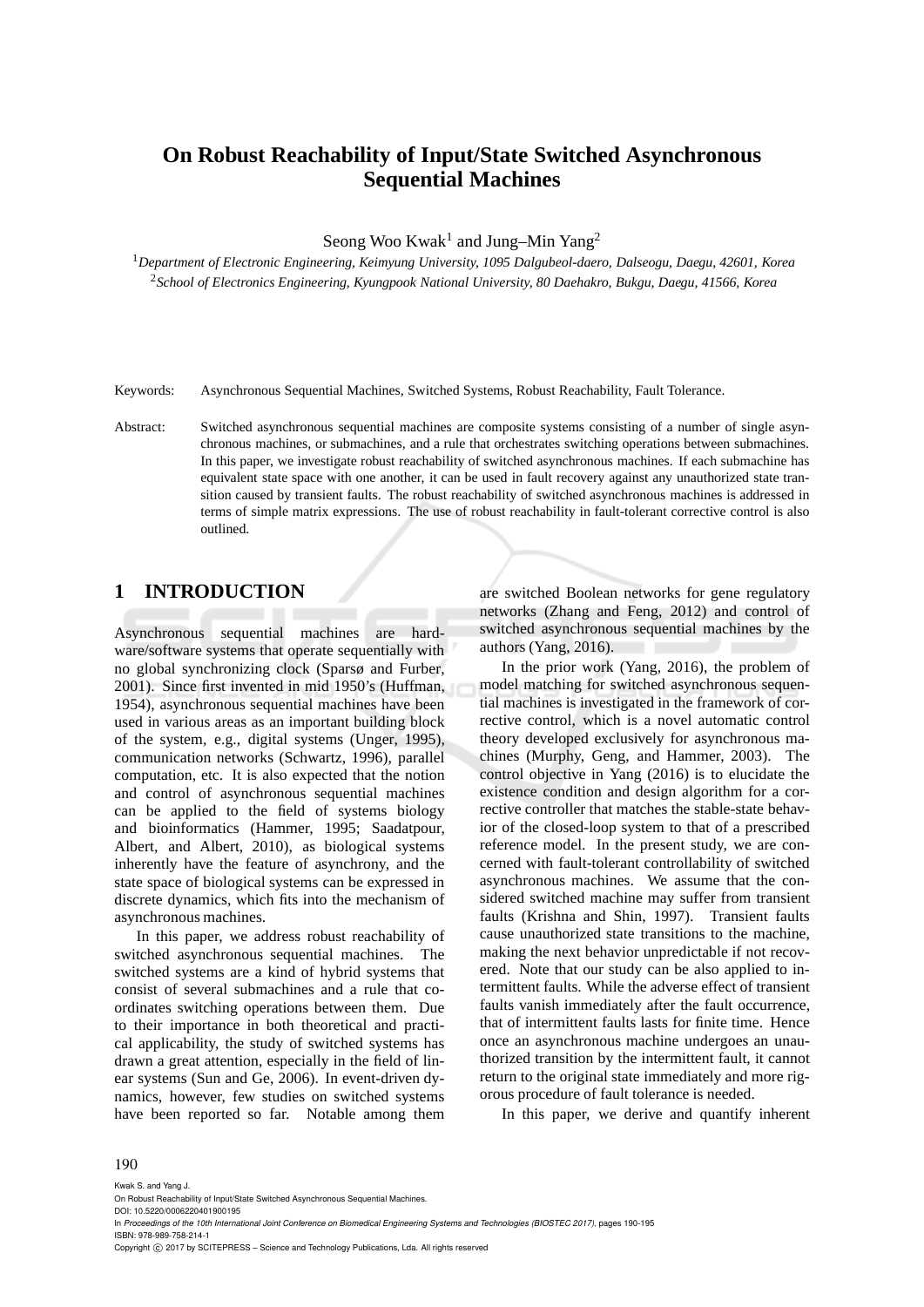reachability of switched asynchronous sequential machines necessary to overcome both transient and intermittent faults. We show that compared with the case of transient faults, the switched machine must have more reachability to tolerate the effect of intermittent faults. Though this reachability analysis is a requisite for designing a fault-tolerant corrective controller, in this study we omit the controller construction and instead outline the correction procedure as a remark.

The rest of this work is organized as follows. Section 2 provides a modeling formalism of switched asynchronous machines with transient faults. In Section 3, the reachability of switched asynchronous machines is described in terms of numerical matrices and the condition for fault-tolerant controllability is addressed. A simple example is provided in Section 4 to support the proposed methodology. Finally, Section 5 concludes the paper.

## **2 PRELIMINARIES**

## **2.1 Switched Asynchronous Sequential Machines**

Let us consider a switched asynchronous sequential machine  $\Sigma$  with *m* submachines. Assume that each submachine is a single input/state asynchronous sequential machine, namely the present state of the machine is given as the output.  $\Sigma$  is represented as

$$
\Sigma = \{\Sigma_i | i \in M\}
$$

$$
\Sigma_i = (A, X, f_i)
$$

where  $M = \{1, \ldots, m\}$ ,  $\Sigma_i$  is the *i*th submachine, *A* is the input set, *X* is the state set with *n* states, and  $f_i: X \times A \to X$  is the state transition function of  $\Sigma_i$ partially defined on  $X \times A$ . Since every submachine is assumed to have an equal operational domain, the input and state set of  $\Sigma_i$  is the same for every  $i \in M$ . *A* is further divided into  $A = A_n \dot{\cup} A_d$  where  $A_n$  and  $A_d$  are the set of normal and adversarial inputs, respectively.

Each submachine  $\Sigma_i$  is operated according to the characteristics of a single asynchronous sequential machine, that is, it is not governed by any synchronizing clock and the state transition is executed only in response to changes of external inputs. A state–input pair  $(x, v') \in X \times A$  is a stable pair of  $\Sigma_i$  if  $f_i(x, v') = x$ and *x* is a stable state. If  $f_i(x, v') \neq x$ , on the other hand, x is a transient state and  $(x, v')$  is a transient pair. Note that *x* may be stable or transient depending on the value of the present input. Denote by

$$
U_i(x) = \{v \in A_n | f_i(x, v) = x\}
$$

the set of normal inputs that make a stable pair with *x* in  $\Sigma_i$ . Owing to the absence of a synchronizing clock,  $\Sigma_i$  stays at a stable pair  $(x, v')$  indefinitely. If the input  $v'$  changes to another value  $v$  for which  $(x, v)$  is a transient pair,  $\Sigma_i$  engages in a series of transient transitions  $f_i(x, v) = x_1, f_i(x_1, v) = x_2, \dots$  where *v* remains fixed. Assuming no infinite cycles, Σ*<sup>i</sup>* reaches the *next stable state*  $x_k$  such that  $x_k = f_i(x_k, v)$  at the end of the chain with *k* transient transitions. Since the transition speed of asynchronous sequential machines is very fast, the meaningful behavior of asynchronous sequential machines may be described only in terms of stable states. To this end, we introduce the stable recursion function *s* as follows (Murphy et al., 2003):  $s_i: X \times A \rightarrow X$ , and  $s_i(x, v) = x'$  where  $x'$  is the next stable state of a valid state–input pair  $(x, y)$ . A chain of transient transitions from a stable state to its next stable state, as represented by  $s_i$ , is termed a stable transition. The domain of  $s_i$  can be expanded to  $X \times A^+$  in a natural way as follows, where  $A^+$  is the set of all nonempty strings of characters in *A*.

$$
s_i(x, v_1v_2\cdots v_k) = s_i(s_i(x, v_1), v_2\cdots v_k),
$$
  

$$
v_1v_2\cdots v_k \in A^+
$$

#### **2.2 Control Configuration**



Figure 1: Control configuration for the switched asynchronous sequential machine Σ with transient faults.

A control configuration for the switched asynchronous sequential machine  $\Sigma$  is shown in Figure 1. *C* is the corrective controller, also designed in the form of an asynchronous sequential machine. *C* provides  $\Sigma$  with the control signal  $u \in A_n$  or the switching signal  $\sigma \in M$ , either of which is generated at a time, but not simultaneously. The control input is delivered to *D*, the demultiplexer. *D* plays the role of determining the *active submachine* whose dynamics is manifested by  $\Sigma$ . The latter is realized by changing the value of  $\sigma$ . Whenever  $\sigma$  is changed to a new value in *M*, *D* gives the new active submachine the control signal  $u$ , which can be interpreted as the switching operation. *P*, the multiplexer, receives *m* state feedback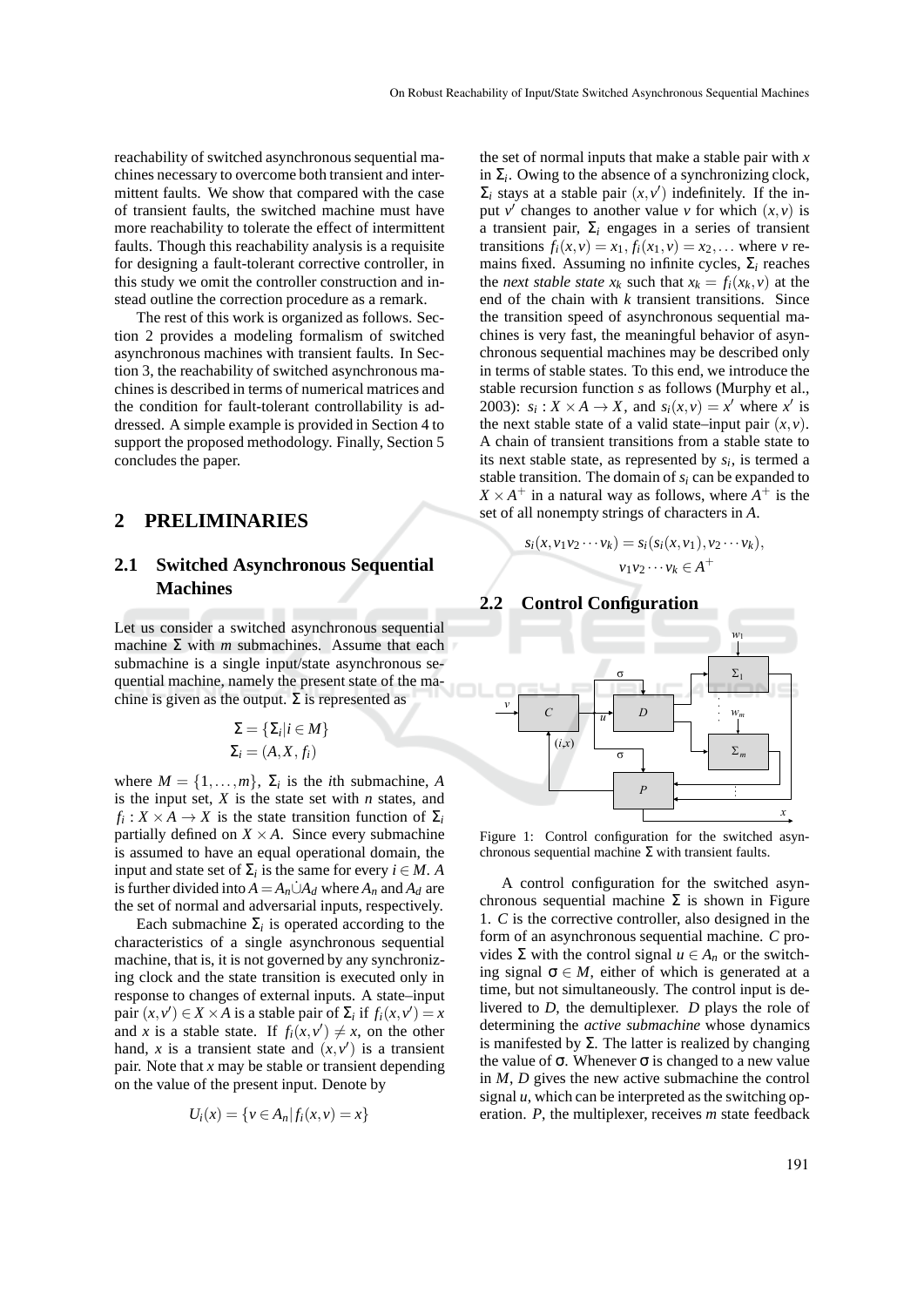values from all submachines  $\Sigma_1, \ldots, \Sigma_m$  and selects *x*, the feedback value generated by the active submachine  $\Sigma_{\sigma}$ . *P* forwards *x* and  $i \in M$ , the index of the active submachine, to *C*. Let  $\Sigma_c$  denote the closedloop system consisting of *C*, *D*, *P*, and  $\Sigma$ .

In Figure 1,  $v \in A_n$  is the external input and  $w_1, \ldots, w_m \in A_d$  are the adversarial input occurring to  $\Sigma_1, \ldots, \Sigma_m$ , respectively. When  $w_i$  occurs,  $\Sigma_i$  experiences an unauthorized state transition. For instance, if the active submachine of  $\Sigma$  is  $\Sigma_i$  staying at a stable state *x* at which  $w_i$  is defined,  $\Sigma_i$  must be forced to reach  $s_i(x, w_i)$  as the result of the fault. If an immediate fault recovery to the original state is not conducted, the next behavior of  $\Sigma$  with respect to the new external input would show incorrect state/input behavior. Thus the objective of fault diagnosis and tolerance is that the corrective controller *C* must be designed such that the closed-loop system  $\Sigma_c$  can achieve instantaneous fault recovery upon diagnosing an occurrence of a fault.

One point to be reminded is that immediate fault recovery is impossible in the case that the fault shows intermittent characteristics. When *w<sup>i</sup>* represents the intermittent fault,  $\Sigma_i$  cannot return to *x* upon diagnosing an occurrence of  $w_i$ . But since  $\Sigma$  has *m* submachines and each submachine has the same state space made of *X*, we can regard that fault tolerance is achieved if  $\Sigma$  returns to the state *x* of another submachine. Whether  $\Sigma$  has such robust reachability will be discussed in detail in the next section.

To avoid unpredictable behaviors caused by the absence of a synchronizing clock, we assume that  $\Sigma_c$ always preserves the principle of fundamental mode operations (Kohavi and Jha, 2010) whereby a variable must change its value when both  $C$  and  $\Sigma$  are in stable states, and no two or more variables can be altered simultaneously.

## **3 ROBUST REACHABILITY**

### **3.1 Skeleton Matrix**

Assuming  $|X| = n$ , we denote the state set by  $X =$  ${x_1, \ldots, x_n}$ . Reachability of switched asynchronous sequential machines is classified into to two aspects: (i) stable reachability of each submachine, and (ii) switching capability between different submachines. In corrective control of single asynchronous machines, reachability of a machine is described by a Boolean matrix, termed the skeleton matrix (Murphy et al., 2003; Peng and Hammer, 2012), as follows.

**Definition 1.**  $K(\Sigma_i)$ *, the skeleton matrix of*  $\Sigma_i$  =

$$
(A, X, f_i)
$$
, is an  $n \times n$  matrix whose  $(p, q)$  entry is

$$
K_{p,q}(\Sigma_i) = \begin{cases} 1 & \exists t \in A_n^+ \text{ s.t. } x_q = s_i(x_p, t) \\ 0 & otherwise \end{cases}
$$

If  $K_{p,q}(\Sigma_i) = 1$ , a corrective controller can be constructed that takes  $\Sigma_i$  from  $x_p$  toward  $x_q$  in the asynchronous mechanism using an input string  $t \in A_n^+$ such that  $x_q = s_i(x_p, t)$ . For a detailed procedure of controller construction, the readers are referred to Murphy et al. (2003); Peng and Hammer (2012).

Switching capability of Σ implies the ability of Σ to change its mode from a submachine to another submachine at a specific stable state. In the prior work (Yang, 2016), a constraint is imposed on the switching operation that as the result of switching, the active submachine always takes the same state possessed by the previous submachine. In this study, we generalize the switching operation by relaxing the foregoing constraint. In other words, the new active submachine does not necessarily transfer to the same state at which the old one has stayed before switching. To address the switching relation between two submachines, we define the following matrix.

**Definition 2***. W*(*i*, *j*)*, the switching incidence matrix of two submachines* Σ*<sup>i</sup> and* Σ*<sup>j</sup> , is an n*×*n matrix whose* (*p*,*q*) *entry is*

$$
W_{p,q}(i,j) = \begin{cases} 1 & \text{ } \Sigma \text{ switches the mode from } \Sigma_i \text{ at } x_p \\ 0 & \text{ } \text{otherwise} \end{cases}
$$

 $W(i, j)$  represents switching capability of  $\Sigma$  in the most general way, that is, the state of the present submachine may differ from the previous one after switching. The motivation for introducing  $W(i, j)$ stems from the fact that some switched machines have multiple submachines that share the same system module to realize the state space. As the switching operation depends on this implementation restraint, the next state may be different from the previous one.

Note that for switching from  $\Sigma_i$  at  $x_p$  to  $\Sigma_j$  at  $x_q$ , there must exist an input  $a \in A_n$  that makes a stable pair with both *x<sup>p</sup>* of Σ*<sup>i</sup>* and *x<sup>q</sup>* of Σ*<sup>j</sup>* , i.e.,

$$
W_{p,q}(i,j) = 1 \Rightarrow U_i(x_p) \cap U_j(x_q) \neq \emptyset \tag{1}
$$

Under the principle of fundamental mode operations,  $\Sigma_i$  should stay at the stable state  $x_p$  at the moment that the switching signal  $\sigma$  changes. Hence the present control signal is  $u \in U_i(x_p)$ . Moreover, *u* must also make a stable pair with  $x_q$  in  $\Sigma_j$ , namely  $u \in U_j(x_q)$ ; otherwise Σ*<sup>j</sup>* could not maintain *x<sup>q</sup>* upon completion of the switching operation. However, the condition  $u \in U_i(x_a)$  may not be always valid since *u* is determined only by the past state trajectory of  $\Sigma_i$ . Still, as long as  $U_i(x_p) ∩ U_j(x_q) \neq \emptyset$  is held true, *C* can achieve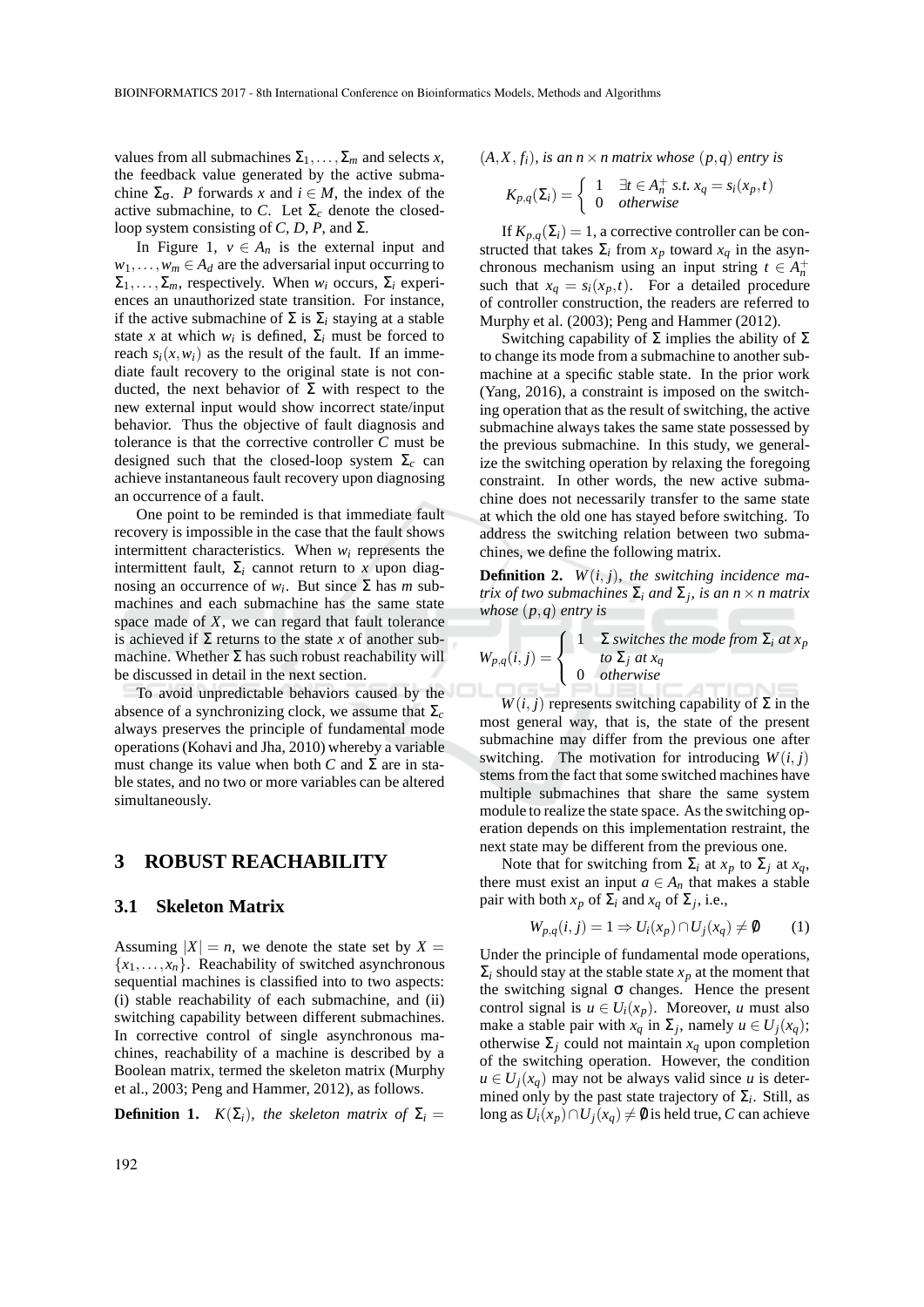the switching operation by changing the control signal to  $u' \in U_i(x_p) \cap U_j(x_q)$  right before transmitting the switching signal  $\sigma = j$ . In this sense, (1) is a requisite for guaranteeing consistent switching.

The following definitions depict stable reachability and switching capability of  $\Sigma$  in a single matrix, respectively.

**Definition 3.**  $K(\Sigma)$ , the skeleton matrix of  $\Sigma$  for sub*machines, is an nm*×*nm matrix defined as*

$$
K(\Sigma) = \begin{pmatrix} K(\Sigma_1) & \mathbf{0}_{n \times n} & \cdots & \mathbf{0}_{n \times n} \\ \mathbf{0}_{n \times n} & K(\Sigma_2) & \cdots & \mathbf{0}_{n \times n} \\ \vdots & \vdots & \vdots & \vdots \\ \mathbf{0}_{n \times n} & \mathbf{0}_{n \times n} & \cdots & K(\Sigma_m) \end{pmatrix}
$$

 $W(\Sigma)$ *, the switching incidence matrix of*  $\Sigma$ *, is an nm*  $\times$ *nm matrix defined as*

$$
W(\Sigma) = \n\begin{pmatrix}\n\mathbf{0}_{n \times n} & W(1,2) & \cdots & W(1,m) \\
W(2,1) & \mathbf{0}_{n \times n} & \cdots & W(2,m) \\
\vdots & \vdots & \vdots & \vdots \\
W(m,1) & \cdots & W(m,m-1) & \mathbf{0}_{n \times n}\n\end{pmatrix}
$$

**Definition 4***. The one-step switching skeleton matrix*  $\mathscr{S}^1(\Sigma)$  is an nm  $\times$  nm Boolean matrix defined as

$$
\mathscr{S}^{1}(\Sigma) = \n\begin{pmatrix}\nK(\Sigma_{1}) & W(1,2) & \cdots & W(1,m) \\
W(2,1) & K(\Sigma_{2}) & \cdots & W(2,m) \\
\vdots & \vdots & \ddots & \vdots & \vdots \\
W(m,1) & \cdots & W(m,m-1) & K(\Sigma_{m})\n\end{pmatrix}
$$

*The k-step switching skeleton matrix*  $\mathscr{S}^k(\Sigma)$  ( $k \geq 2$ ) *is recursively defined as*

$$
\mathscr{S}^k(\Sigma)=\mathscr{S}^{k-1}(\Sigma)\times_{\mathscr{B}}\mathscr{S}^1(\Sigma)
$$

*where*  $\forall x \mathcal{B}'$  *denotes the Boolean product of two Boolean matrices where logic AND and OR are used instead of multiplication and plus operations in the matrix product.*

**Definition 5***. The combined switching skeleton matrix Z*(Σ) *of the switched asynchronous sequential machine* Σ *is an nm*×*nm Boolean matrix defined as*

$$
Z(\Sigma) = \sum_{k=1}^{nm-1} {}_{\mathcal{B}}\mathcal{S}^k(\Sigma)
$$

where  $\mathcal{L}_{\mathscr{B}}'$  denotes the Boolean addition of two ma*trices.*

Note that in the above definitions, state  $x_p$  ( $p \in$  $\{1,\ldots,n\}$  of the *i*th submachine  $\Sigma_i$  is assigned the index  $p' \in \{1, \ldots, nm\}$  such that

$$
p' = (i-1)n + p
$$

 $K(\Sigma)$  just assembles stable reachability of all the submachines. Referring to Definition 3,  $K(\Sigma)$  does not contain any reachability information between different submachines. If  $K_{p',q'}(\Sigma) = 1$  for some  $p', q' \in$ {1,...,*nm*},  $p' = (i-1)n + p$ , and  $q' = (i-1)n + q$ , it follows that  $K_{p,q}(\Sigma_i) = 1$ , which means  $x_q$  is stably reachable from *x<sup>p</sup>* in submachine Σ*<sup>i</sup>* .

*W*(Σ) epitomizes switching capability of Σ. In contrast to  $K(\Sigma)$ ,  $W(\Sigma)$  does not contain any stable reachability measured within a single submachine. Having *W*(*i*, *j*) as sub-blocks, *W*(Σ) shows whether  $\Sigma$  can transfer from a state of a submachine to another state of another submachine through switching operations. If  $W_{p',q'}(\Sigma) = 1$  for some  $p', q' \in \{1, ..., nm\}$ ,  $p' = (i - 1)n + p$ , and  $q' = (j - 1)n + q$ , we have  $W_{p,q}(i,j) = 1$ . Thus  $\Sigma$  can move from  $x_p$  of  $\Sigma_i$  to  $x_q$ of  $\Sigma_j$  via the switching operation.

 $\mathscr{S}^1(\Sigma)$  in Definition 4 contains both stable reachability and switching capability of  $\Sigma$ . Here, "one-step" implies that  $\Sigma$  takes either one switching operation or correction procedure. Indeed, a correction procedure by the controller involves more than one stable transitions if the length of the used input sequence is greater than one (Murphy et al., 2003).

The combined switching skeleton matrix  $Z(\Sigma)$  is a generalized description of stable reachability for the switched asynchronous sequential machine Σ. Not only does  $Z(\Sigma)$  represent stable reachability within each submachine, it also elucidates whether a state of a submachine can be reached from another state of a different submachine by a combination of stable transitions and switching operations. Since Σ has *nm* states in total, any state in  $\Sigma$  can be reached within *nm* − 1 steps of switching and correction procedures. Hence  $\mathscr{S}^1(\Sigma), \ldots, \mathscr{S}^{nm-1}(\Sigma)$  are sufficient to express the entire reachability of  $Σ$ .

#### **3.2 Robust Reachability Analysis**

In order to address the robust reachability of Σ, we must quantify the adverse effect of fault inputs. Define  $F^{i}(x) \subset A_d$  for  $x \in X$  and  $i \in M$  as

$$
F^i(x) = \{ w \in A_d | s_i(x, w) \text{ and } s_i(x, w) \neq x \}
$$

where  $s_i(x, w)$ ! means  $s_i(x, w)$  is defined in  $\Sigma_i$ .  $F^i(x)$ is the set of adversarial inputs that cause unauthorized transitions at *x* of  $\Sigma_i$ . In a similar way to  $K(\Sigma_i)$ , we express the characteristics of all unauthorized state transitions by a simple matrix as follows.

**Definition 6.**  $K^d(\Sigma_i)$ , the adversarial skeleton matrix *of submachine*  $\Sigma_i$ , *is an n*  $\times$  *n matrix whose*  $(p,q)$  *entry is*

$$
K_{p,q}^d(\Sigma_i) = \begin{cases} 1 & \exists w \in F^i(x_p) \text{ s.t. } s_i(x_p, w) = x_q \\ 0 & otherwise \end{cases}
$$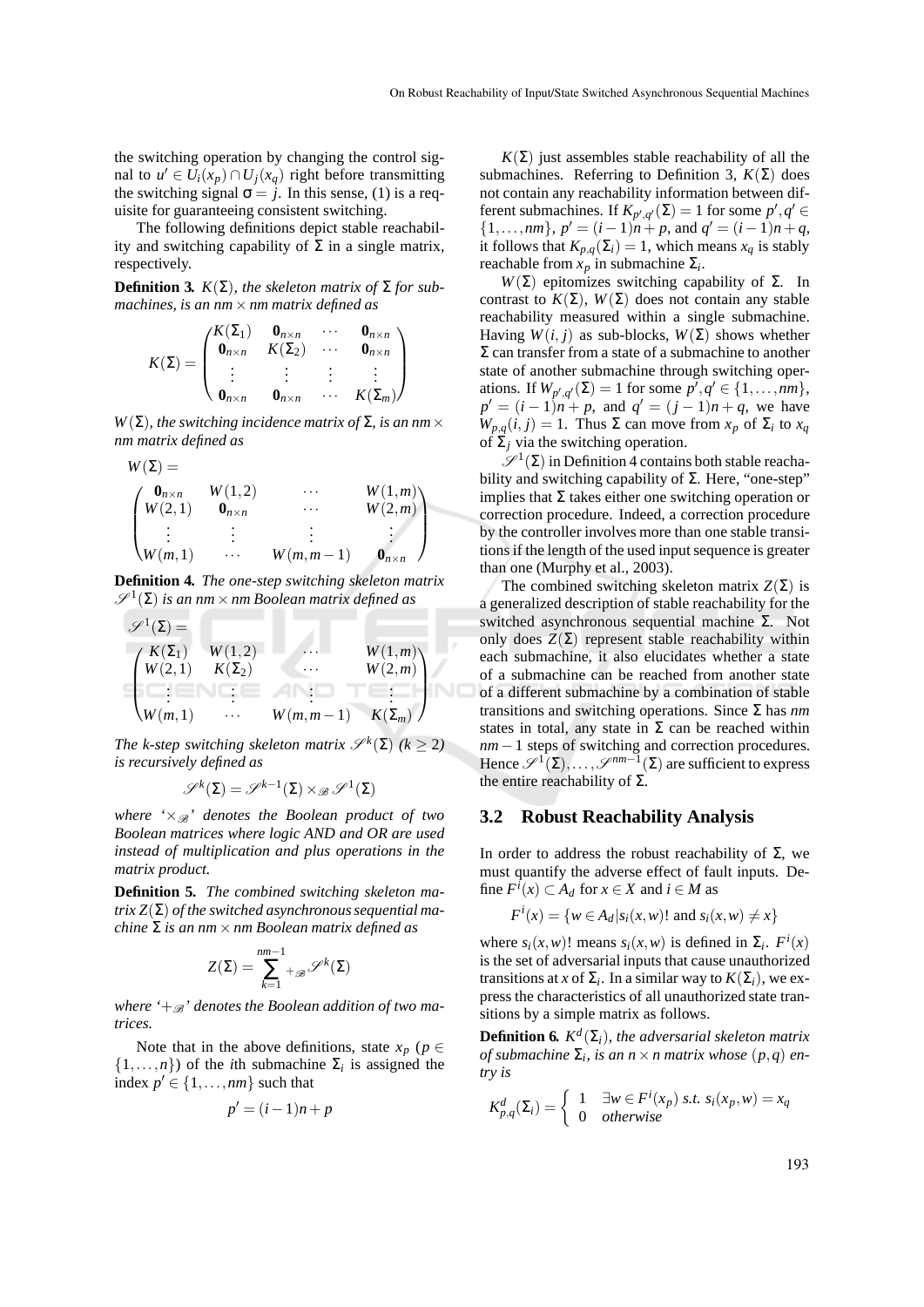In particular, assume that there exists an adversarial input  $w_i \in F^i(x_p)$  such that  $s_i(x_p, w_i) = x_q$ . According to the above definition, we have  $K_{p,q}^d(\Sigma_i) = 1$ . The fact that the unauthorized transition from  $x_p$  to  $x_q$  is manifested means that  $\Sigma_i$  is serving as the active submachine of  $\Sigma$ . The condition for robust reachability varies depending on how many steps and submachines will be used for realizing the fault-tolerant control process.

First, assume an extreme case that we would like to maintain the active submachine as the same despite an occurrence of the fault. In the foregoing case, this means that submachine  $\Sigma_i$  must have fault-tolerance capability against  $w_i$ . Clearly, the condition for driving  $\Sigma_i$  back to the original state  $x_p$  is that  $\Sigma_i$  must have stable reachability from  $x_q$  to  $x_p$ . Thus, we have

$$
K_{p,q}^d(\Sigma_i) = 1 \Rightarrow K_{q,p}(\Sigma_i)
$$

Generalizing the above relation, we derive as follows the robust reachability for fault tolerance using a single submachine.

$$
(K^d(\Sigma_i))^T \le K(\Sigma_i)
$$
 (2)

where the inequality is taken entry by entry and  $(K^d(\Sigma_i))^T$  denotes the transpose of  $K^d(\Sigma_i)$ . Note that an intermittent fault cannot be tolerated using this robust reachability, since the instantaneous recovery to  $x_p$  is infeasible.

Next, assume that we would like to involve one more submachine in realizing fault-tolerant control. This means that upon diagnosing a fault occurrence, the controller will provide a switching signal, with which  $\Sigma$  will change its mode to another submachine, say  $\Sigma_j$ . Then fault tolerance is conducted in  $\Sigma_j$  by enforcing  $\Sigma_j$  to reach the desired state  $x_p$ . With the skeleton matrices, the reachability condition for the latter case is described as

$$
W_{q,r}(i,j) = 1
$$
 and  $K_{r,p}(\Sigma_j) = 1$ 

where we suppose that  $\Sigma$  reaches  $x_r$  of  $\Sigma_j$  as the result of the switching operation from Σ*<sup>i</sup>* at *xq*. Submachine  $\Sigma_i$  can be arbitrarily chosen so long as the above condition is satisfied. We represent in formal terms this robust reachability condition as follows.

$$
\forall i \in M, \exists j \in M \text{ such that}
$$

$$
(K^{d}(\Sigma_{i}))^{T} \leq W(i,j) \times \mathcal{B}(K(\Sigma_{j}))
$$
(3)

Finally, assume that fault-tolerant procedures can be implemented using either only submachine Σ*<sup>i</sup>* or  $\Sigma_i$  and another submachine, and that different submachines can be used in the entire fault-tolerant control procedure. To this end, we introduce another Boolean matrix as follows.

#### **Definition 7***. For* Σ*, let*

$$
\mathcal{K}(\Sigma) = W(\Sigma) +_{\mathscr{B}} W(\Sigma) \times_{\mathscr{B}} K(\Sigma)
$$

 $Z(\Sigma_i)$ , the augmented skeleton matrix of submachine  $\Sigma_i$ , *is an n*  $\times$  *n* matrix whose  $(p,q)$  *entry is* 

$$
\mathcal{Z}_{p,q}(\Sigma_i) = \max_{j \in M, j \neq i} \mathcal{K}_{p'_i, q'_j}(\Sigma)
$$

*where*  $p'_i = (i-1)n + p$  and  $q'_j = (j-1)n + q$ .

Using  $Z(\Sigma_i)$ , we derive the following robust reachability condition for fault-tolerant controllability of  $\Sigma$ .

$$
\forall i \in M, (K^d(\Sigma_i))^T \leq Z(\Sigma_i)
$$
 (4)

Whereas (2) cannot solve fault tolerance against intermittent faults, (3) and (4) ensure fault-tolerant controllability against them, since  $\Sigma$  does not return to the original state at which the fault occurs. Although not used in this paper, the combined skeleton matrix  $Z(\Sigma)$  in Definition 5 can be applied to represent the overall fault-tolerant controllability of  $Σ$ , namely whether  $\Sigma$  can overcome any unauthorized state transition using arbitrary number of submachines and correction procedures. Once the robust reachability conditions (2)–(4) are guaranteed, a fault-tolerant corrective controller can be easily designed based on the previous algorithm for the model matching problem (see, e.g, Murphy et al. (2003); Peng and Hammer (2012); Yang (2016)).

#### **JBLICATIONS** GY PI

## **4 EXAMPLE**



Figure 2: Switched asynchronous machine  $\Sigma = {\Sigma_1, \Sigma_2}$ .

Consider a simple switched asynchronous machine  $\Sigma = {\Sigma_1, \Sigma_2}$  (*M* = {1,2}) shown in Figure 2, where  $X = \{x_1, x_2, x_3\}, A_n = \{a, b, c\}, \text{ and } A_d = \{w_1, w_2\}.$ For simplicity, we set  $f_i(x, v) = s_i(x, v)$  for all  $i = 1, 2$ and  $(x, y) \in X \times A$ . A slight examination of Figure 2 leads to

$$
K(\Sigma_1) = \begin{pmatrix} 1 & 1 & 1 \\ 1 & 1 & 1 \\ 1 & 1 & 1 \end{pmatrix} \quad K(\Sigma_2) = \begin{pmatrix} 1 & 1 & 1 \\ 1 & 1 & 1 \\ 0 & 0 & 1 \end{pmatrix}
$$